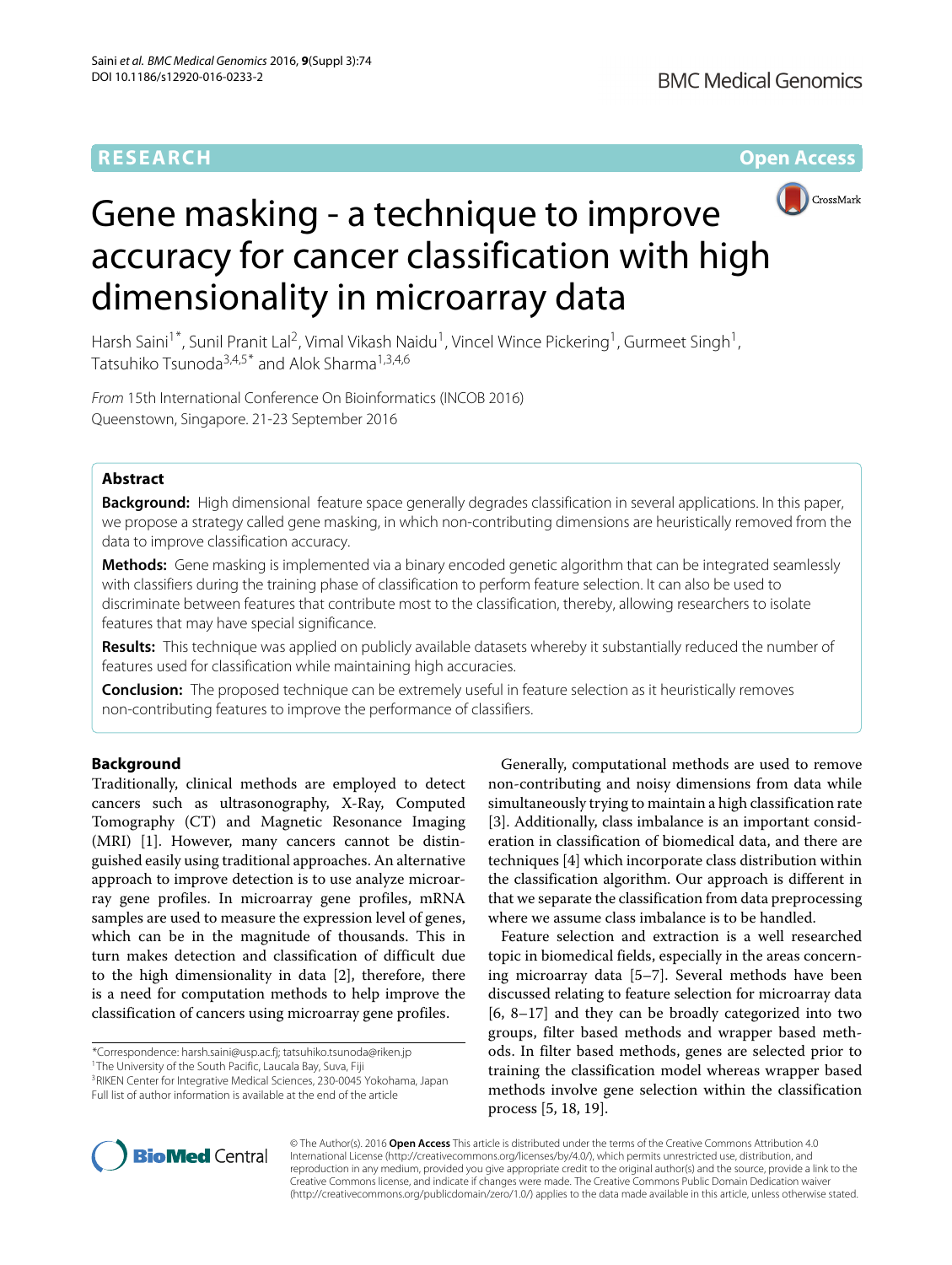The importance of selecting features from gene subsets or groups has recently become popular topic in microarray research [\[7,](#page-7-5) [20\]](#page-8-3). For instance, top-r feature selection proposed by Sharma et. al [\[20\]](#page-8-3) does provide very good results based on a small subset of genes, however, it should be noted that it has a few drawbacks. Firstly, it is quite computationally expensive, requiring a total number of search combinations between  $h+1C_2 \times (d/h)$  and  $(2^h -$ 1)  $\times$  (*d*/*h*), where *h* is the block size and *d* is the total number of dimensions [\[20\]](#page-8-3). Additionally, initial parameter selection is crucial and it greatly affects the final results. Top-r is sensitive to the selection of block size and number of resulting blocks. Selecting ideal value of *h* could be a tricky task and final results are dependent on this value [\[20\]](#page-8-3). Lastly, it should be noted that top-r does not fully consider the interaction among features but only amongst the top-r features from each block [\[5\]](#page-7-4).

In this paper, we consider the classification of the small round blue cell tumor (SRBCT) [\[21\]](#page-8-4) dataset which has been categorized into 4 types of cancers and has 2308 gene expressions. Khan et al. [\[1\]](#page-7-0), Tibshirani et al. [\[21\]](#page-8-4) and Kumar et al. [\[22\]](#page-8-5) have previously worked on this dataset whereby they have all reported 100% classification accuracies with 96, 43 and 13 genes respectively. While Khan et al. [\[1\]](#page-7-0) and Tibshirani et al. [\[21\]](#page-8-4) use the fully-fledged dataset with 2308 genes to perform analysis, Kumar et al. [\[22\]](#page-8-5) begin their analysis from a reduced set of 96 genes (from Khan et al. [\[1\]](#page-7-0) findings) to obtain results. Kumar et al. [\[22\]](#page-8-5) do not use all 2308 genes due to the computational complexity of their approach. Our motivation in this paper is to build upon the approach proposed by Kumar et al. [\[22\]](#page-8-5) and propose a new method that does not suffer from similar limitations. In the proposed method, we propose a wrapper based method where we commence with the entire feature set from the microarray data without any prior need of feature selection and achieve high classification accuracy with as few features as possible.

Furthermore we validate our approach using the mixedlineage leukemia (MLL) [\[23\]](#page-8-6) and lung cancer (LC) [\[24\]](#page-8-7) datasets. MLL dataset comprises of 3 classes, with each sample containing 12,582 gene expressions. Lastly, LC dataset contains 2 cancer types and each sample comprises of 12,533 gene expressions. We applied gene masking with nearest shrunken centroid classifier to significantly reduce the number of dimensions for the datasets while maintaining 100% accuracies during classification.

### **Methods**

Gene masking has been derived from genetic algorithm, whereby genetic algorithm is used to search for an optimal gene mask that provides the greatest performance gains while removing the most number of features for the selected classification algorithm. For this study, *Nearest*

*Centroid* and *Nearest Shrunken Centroid* classifiers were used for classification.

## **Genetic algorithm**

The genetic algorithm (GA) is a heuristic search based algorithm inspired by Darwin's theory of natural selection. It was first introduced by Holland and it simulates natural processes of evolution, namely selection, crossover and mutation. GA is a competitive search algorithm where evolution of individuals is directed mainly by the principle of "survival of the fittest". Fitness of an individual is determined by a fitness function and individuals with a higher fitness have a greater bias for contributing to the next generation than their less fit counterparts [\[25\]](#page-8-8). More details on GA processes and functions are described in latter sections.

### **Nearest centroid classifier**

Nearest Centroid Classifier (NCC) is a basic prototype classifier that creates centroids (which is the mean for a particular class) to create a classification model. Samples closest to a centroid is assigned a label of that particular class [\[21\]](#page-8-4).

In NCC, we compute the class centroid by finding the mean of every feature per class:

$$
\bar{x}_{ik} = \sum_{j \in C_k} \frac{x_{ij}}{n_k} \tag{1}
$$

where  $x_{ij}$  is the value at the  $i^{th}$  feature of the  $j^{th}$  sample,  $k$  denotes the class under consideration and  $n_k$  is the number of samples in class *k*. Once the class centroids can calculated, we can predict the class  $k$  for an unknown sample  $\hat{x}$  using:

<span id="page-1-0"></span>
$$
\hat{k} = arg \ min_{k \in K} ||\bar{x}_k - \hat{x}|| \qquad (2)
$$

#### **Nearest shrunken centroid classifier**

Nearest Shrunken Centroid Classifier (NSCC) [\[21\]](#page-8-4), is a simple modification of NCC that uses "de-noised" versions of the centroids. Features that are noisy and have little variation from the overall mean are removed during shrinkage. The amount of shrinkage is determined by a constant  $\Delta$ , where a larger value of  $\Delta$  removes a larger number of features. Therefore, it can be stated that this classifier has an "in-built" feature selection mechanism.

In order to perform the shrinkage, firstly, we compute the distance of every feature,  $d_{ik}$ , from the overall centroid after standardizing by standard deviation of features within a class. In Eq. [3,](#page-2-0)  $x_{ij}$  is the value at the  $i^{th}$  feature of the *j th* sample, *K* is is the total number of classes and *k* denotes the class under consideration. The centroid values for feature *i* in class  $k$  is  $\bar{x}_{ik} = \sum_{j \in C_k}$ *xij*  $\frac{\lambda_{ij}}{n_k}$ , where  $C_k$  denotes the indices of  $n_k$  samples in class  $k$ . Likewise, the overall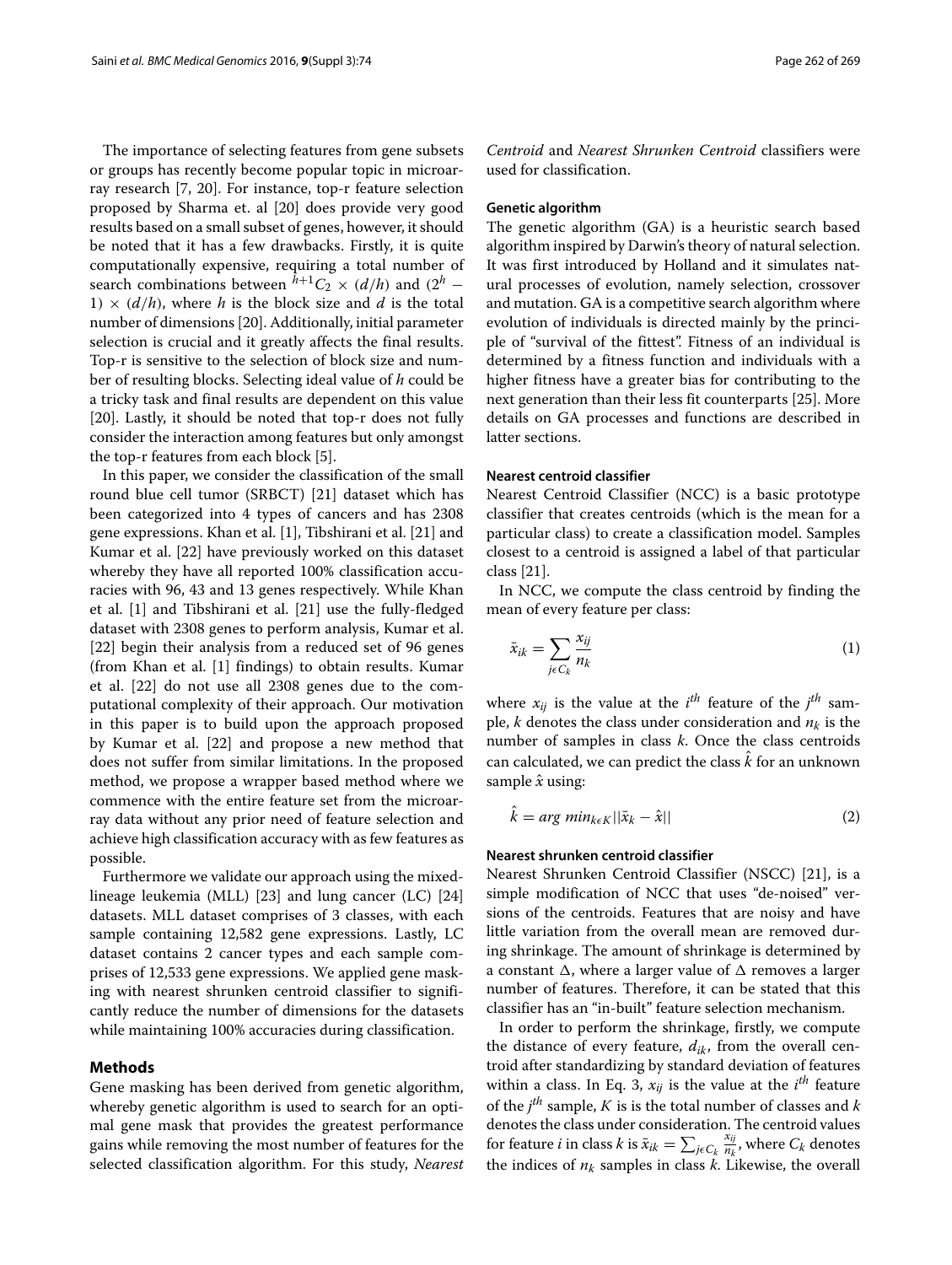centroid value at the *i*<sup>th</sup> feature is  $\bar{x}_i = \sum_{j=1}^n$  $\frac{x_{ij}}{n}$ . Also,  $m_k$  is defined as  $m_k^2 = \frac{1}{n_k} - \frac{1}{n}$  and  $s_i^2 = \frac{1}{n-K} \sum_k \sum_{j \in C_k} (x_{ij} - \bar{x}_{ik})^2$ , which is the pooled within-class variance for feature *i*. *s*<sup>0</sup> was chosen to be the median value of *si*.

$$
d_{ik} = \frac{\bar{x}_{ik} - \bar{x}_i}{m_k \times (s_i + s_0)}
$$
(3)

Once the distances are computed, we perform the actual shrinkage where every  $d_{ik}$  is reduced by an amount  $\Delta$  in absolute value and is set to zero if its absolute value is less than zero. In Eq.  $4$ ,  $+$  means we only consider the positive part ( $t_+ = t$  if  $t \geq 0$  otherwise zero).

$$
d'_{ik} = sign(d_{ik})(|d_{ik}| - \Delta)_+ \tag{4}
$$

In the above equation,  $d'_{ik}$  defines the shrunken distances. By using  $\Delta$  as a soft threshold, we are effectively removing features that have little or no variation from the overall centroids. In order to obtain the shrunken class centroids,  $\bar{x}'_{ik}$ , we can rewrite Eq. [3](#page-2-0) and substitute  $d_{ik}$  with their shrunken representations  $d'_{ik}$  (Eq. [5\)](#page-2-2) after which we can predict unknown samples as per Eq. [2.](#page-1-0)

$$
\bar{x}'_{ik} = \bar{x}_i + m_k(s_i + s_0)d'_{ik}
$$
\n<sup>(5)</sup>

#### **Gene masking**

Gene masking is a technique that incorporates evolutionary techniques to reduce the dimensionality of data within the training phase of the classification model. The basic premise of this technique is to heuristically remove non-contributing features in data while training the classifier. The amount of contribution by a feature is determined by its impact on classification accuracy, whereby non-contribution is attributed to features whose removal and/or existence has minimal effect on classification accuracy. By reducing the dimensionality of data, gene masking helps improve classifier performance and reduces the computational complexity of the problem. Moreover, it can be used as a feature isolation technique that allows for the identification of features which contribute the most towards classification.

## **Overview**

Gene masking, essentially, is a binary encoded genetic algorithm that generates a template used to represent a chromosome, referred to as a mask, while the individual bits at different indices in the chromosome are annotated as genes. This mask can be visualized as a string of binary digits with length equal to the number of features in data. Each binary digit at a particular index (or a gene in terms of the mask) signifies the presence or absence of the corresponding feature in data. For instance, a problem with five features can represented by a feature vector *[f1 f2 f3 f4 f5]* and a possible gene mask can be *[1 0 0 1 1]*. This mask indicates that features*f2* and *f3* are to be removed from the

data and the classification model has to be created using a feature vector comprising of *[f1 f4 f5]*, thus, effectively reducing the dimensionality of data. This process has been depicted in Fig. [1.](#page-3-0)

<span id="page-2-0"></span>In gene masking, the GA processes are unmodified and it goes through its basic set of genetic operations. For each generation, fitness is calculated for every mask in the population. These masks are then exposed to the three GA operators; selection, crossover and mutation. Finally, the best performing mask is chosen after the generation limit is reached in GA.

<span id="page-2-1"></span>In essence, the basic purpose of GA in gene masking can be viewed as heuristically searching for the optimal gene mask that reduces the most features for a particular problem while maintaining high classification accuracy. The holistic approach taken when applying gene masking is shown in Fig. [2.](#page-3-1)

## **Process details**

<span id="page-2-2"></span>In order to determine the fitness of each mask, a classifier model is created using the masked dataset and its classification accuracy is evaluated using *k*-fold cross validation. The masked dataset is divided into *k* number of folds and a model is iteratively built using *k-1* folds and while the *kth* fold is isolated for model evaluation, yielding a set containing *k* classification accuracy values (one for each fold). Then, the fitness of a mask is computed based on its impact on classification accuracy while also considering the effective reduction in dimensionality. The details of fitness evaluation for gene masking is highlighted in Fig. [3,](#page-4-0) which describes intricacies between the classification algorithm and the masking process.

Upon fitness evaluation, GA goes through its orthodox set of operators, namely selection, crossover and mutation. Selection has been performed using roulette wheel selection, which is biased towards individuals with higher fitness. Crossover is accomplished by performing a random one-point binary crossover to swap the genes and mutation is performed by negating gene values at random locations. However, to preserve the highest performing chromosome between generations, elite selection is used to ensure that a mask with the highest fitness is passed to the next generation unmodified by GA operators.

The actual fitness value provided to GA is measured in terms of a weighted sum of the average classification accuracy from *k*-fold cross validation and the ratio of features removed from data, which is highlighted in Eq. [6.](#page-3-2) This sum is weighted using a constant α, called the *Accuracy to Elimination Ratio*, which is empirically chosen to direct the evolution of GA either towards attaining better classification accuracy or reducing the most number of features. The value of  $\alpha$  is optimized within the interval (0, 1), where higher values of  $\alpha$  give higher fitness values to masks with better accuracy while lower values of  $\alpha$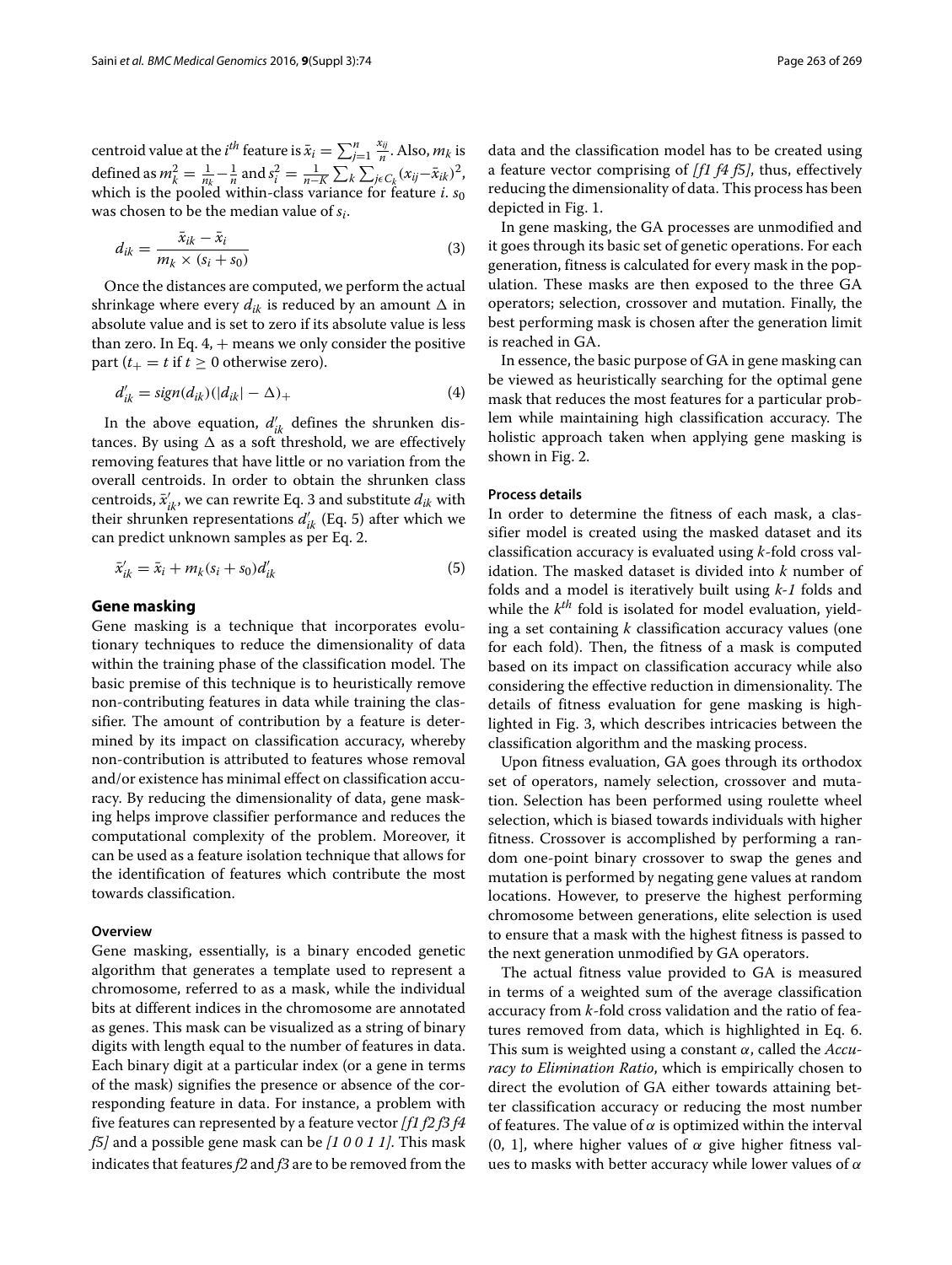

<span id="page-3-0"></span>

give higher fitness values to masks with greater number of genes eliminated.

<span id="page-3-2"></span>
$$
Fitness = (Accuracy \times \alpha) + (1 - \alpha) \times \frac{Genes \ eliminated}{Total \ genes}
$$
\n(6)

This process of performing fitness evaluations and applying genetic operators continues until the number of generations specified during the initial parameter configuration is reached. The best chromosome discovered during the evolution of the population is selected. This chromosome represents the gene mask that yielded the highest fitness value during training. The best evolved gene mask is subsequently used for masking the test dataset during the testing phase.

## **Experiment and discussion**

Primarily, we had considered the SRBCT dataset for gene masking. The following sections provide details on the data, and the experiment and its results.

## **Dataset**

<span id="page-3-1"></span>Gene masking was applied on the dataset containing geneexpression profiling using cDNA microarrays on small round, blue cell tumors (SRBCT) of childhood, named as such due to their similarity to routine histology. Each type of tumor can be classified into one of four classes either neuroblastoma (NB), rhabdomyosarcoma (RMS), non-Hodgkin lymphoma (NHL) or the Ewing family of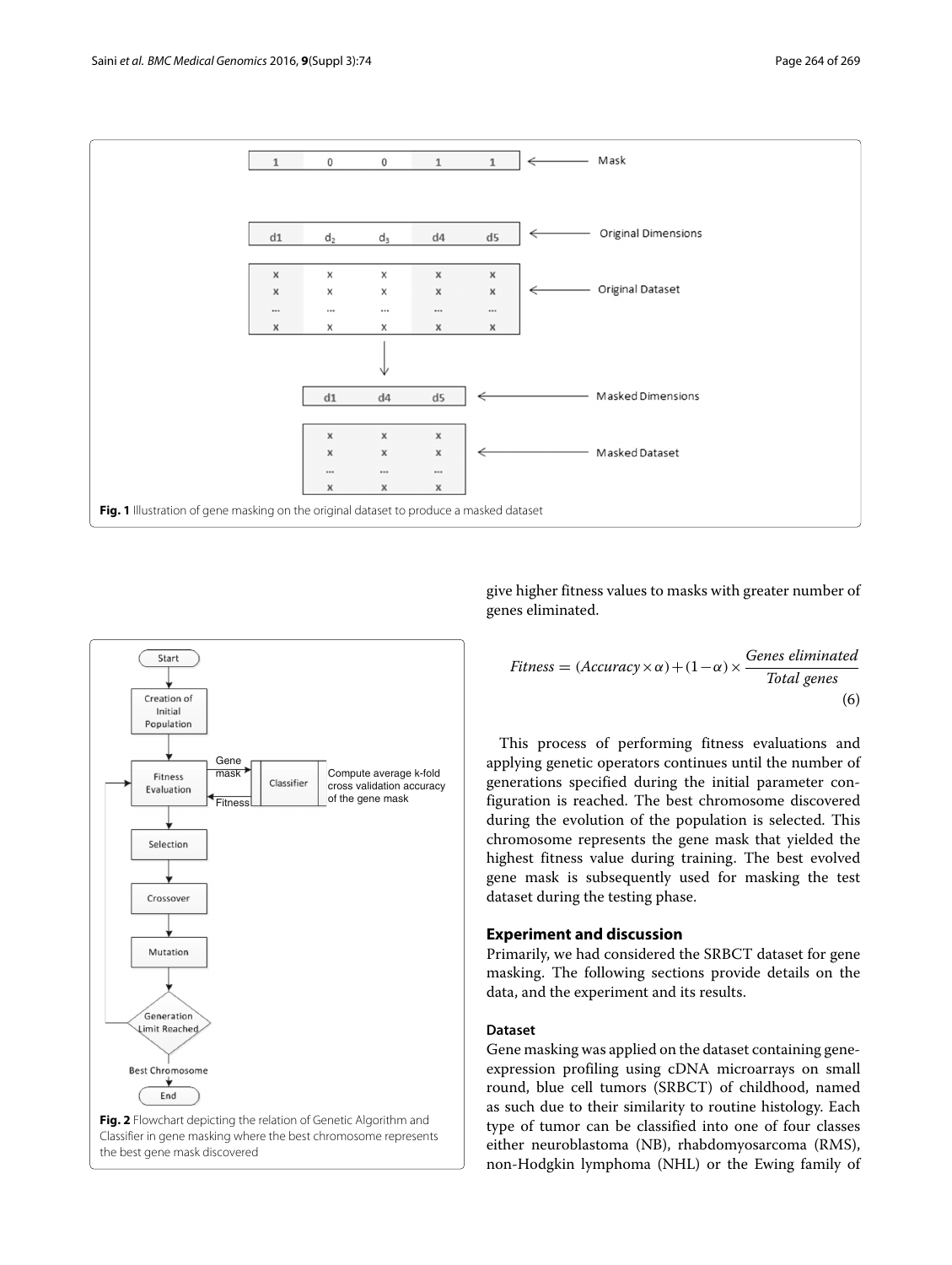

<span id="page-4-0"></span>tumors (EWS). The dataset comprises of 63 training samples and 25 test samples, each of which contains 2308 gene expressions from cDNA microarrays [\[1,](#page-7-0) [21\]](#page-8-4). Of the 25 test samples, 5 samples are not SRBCTs, which were discarded for the purpose of this study since corresponding non-SRBCT samples were not present in the training set. Classification by microarrays is a difficult task since the number of features (genes) are relatively large whereas the number of samples are relatively small and it is also important to identify genes that contribute most to classification [\[1,](#page-7-0) [21\]](#page-8-4).

## **Results**

GA, and subsequently, gene masking, is stochastic by nature. During our experiment, multiple experiments with the same parameter combinations were executed while tuning GA parameters to get a consolidated view on the performance of gene masks with a particular combination of parameters.

As stated previously, gene masking is implemented by applying a mask to select a subset of features from data. GA is used to heuristically create masks (represented as a chromosome within GA) and evaluate their relative fitness. The parameters for GA were determined by empirical testing, whereby the population size was fixed to 105 and the chromosome length set to 2308 (the number of gene expressions in SRBCT dataset), and the best performing rates for crossover and mutation were determined to be 0.85 and 0.1 respectively. These initial parameter configurations were determined by experimentally evaluating the performance of GA with multiple experimental runs (around 10 runs for each combination of parameters) to produce a baseline from which the best parameter configurations were selected. The initial parameter configurations of GA are shown in Table [1.](#page-5-0) These simulations were conducted with *k*-fold cross validation for  $k = 5$ . The actual parameter tuning and selection procedure has been described in an algorithmic form in Table [2.](#page-5-1)

During the initial phases of experiments, NCC was used with gene masking to evaluate the performance against the SRBCT dataset. This approach yielded good results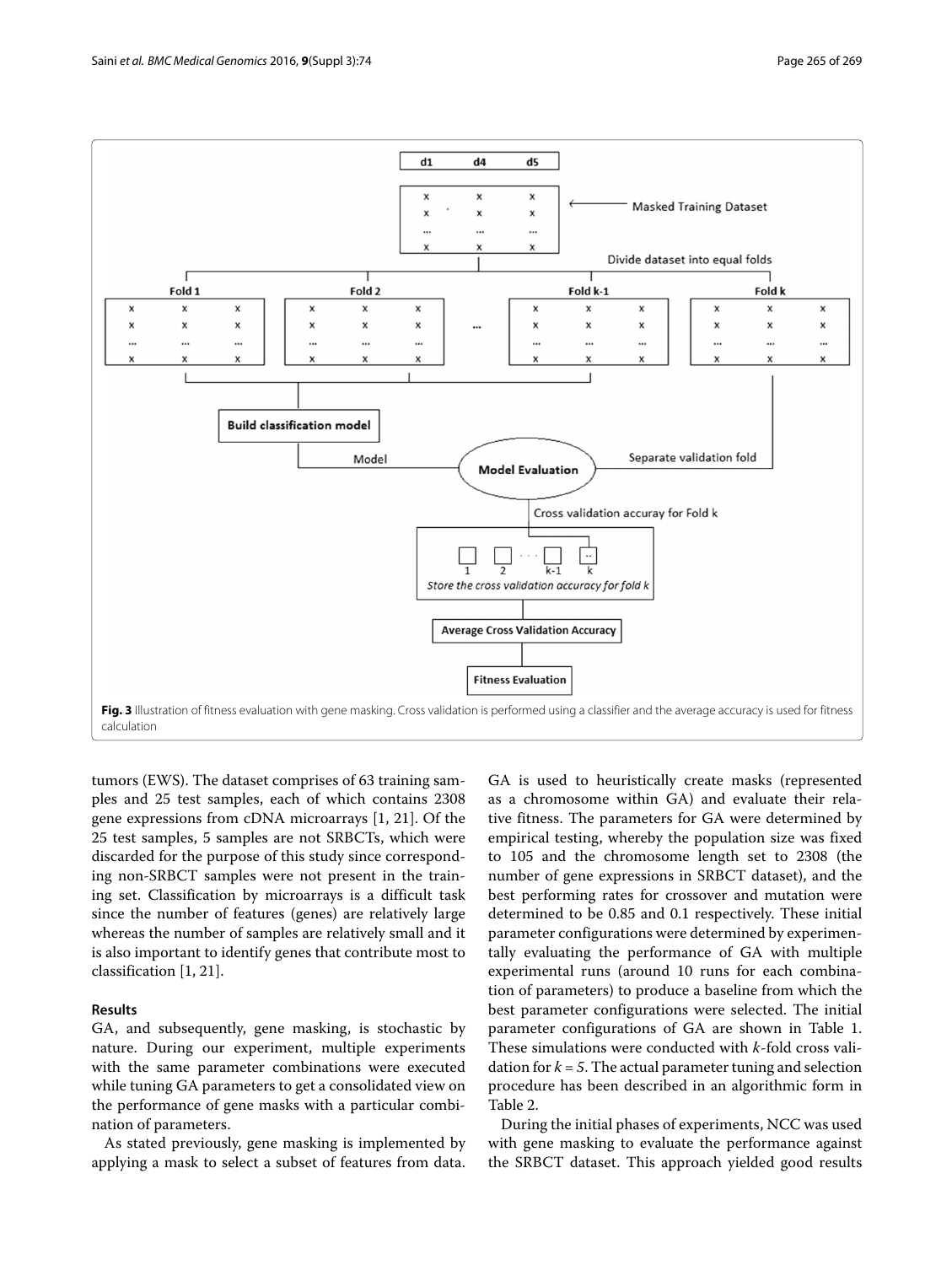<span id="page-5-0"></span>**Table 1** Genetic algorithm parameters

| Parameter          | Value            |
|--------------------|------------------|
| GA type            | Binary           |
| Population size    | 105              |
| Chromosome length  | 2308             |
| No. of generations | 50000            |
| Selection function | Roulette wheel   |
| Crossover rate     | 0.85             |
| Mutation rate      | 0.10             |
| Elite conservation | Yes, num elite=1 |

with 100% classification accuracy, however, there was only about 28% reduction in genes (about 650 genes) from the original microarray data. This may be attributed to the fact that NCC is a very basic classifier. Additionally, it can be noted that with NCC, having a lower value for  $\alpha$  (signifying a greater preference towards dimensionality reduction) yielded better results with  $\alpha$ =0.3, giving 100% training and test accuracies.

The experiment was repeated by replacing NCC with NSCC whereby the results considerably improved. There was significant reduction in dimensionality while maintaining high classification accuracy. The best results with NSCC were shown with a solution comprising of 13 genes with 100% training and test accuracies. However, it must be stated that with NSCC, gene masking was performed on a "shrunken" dataset with about 70-120 genes depending on the value of  $\Delta$ . The optimal range values for  $\Delta$ that produced the best overall performance were in the

<span id="page-5-1"></span>**Table 2** Parameter tuning and selection method used in this study

| Parameter tuning and selection                                                                     |
|----------------------------------------------------------------------------------------------------|
| Let S be the set of training samples                                                               |
| Let CR be the crossover rate and MR be the mutation rate                                           |
| Let k be the number of cross validation folds, where $k = 5$ is fixed                              |
| Let $\alpha$ be the Accuracy to Elimination Ratio                                                  |
| Define the GA parameters apart from CR and MR as those highlighted in<br>Table 1                   |
| Define $\alpha$ to belong to the set (0, 0.1, 0.2, , 0.9, 1]                                       |
| Define CR to belong to the set (0.5, 0.55, 0.6, , 0.95, 1]                                         |
| Define MR to belong to the set [0, 0.05, 0.1, , 0.45, 0.5)                                         |
| For each combination of $\{\alpha, CR, MR\}$ :                                                     |
| - Perform k-fold cross validation using the classifier and gene masking<br>on the set of samples S |
| - Report the results obtained by the best performing <i>gene mask</i>                              |
| - Repeat for 10 iterations                                                                         |
| Select the best performing combination of $\{\alpha, CR, MR\}$ for testing and<br>reporting        |

interval of (6, 9] with steps of 0.5. Additionally, the optimal value that was observed for  $\alpha$  was  $\alpha$ =0.9 signifying that a greater bias towards accuracy yielded better results with NSCC. The performance of gene masking with NSCC for varying values of  $\Delta$  is shown in Table [3.](#page-5-2) The training accuracies for each of the reported samples in Table [3](#page-5-2) was 100%. Additionally, a comparison of performance of gene masking with NCC and NSCC is highlighted in Table [4.](#page-6-0)

NSCC removes features only on the basis of their magnitude of deviation of the classful means from the overall mean and, therefore, the interdependencies between features are not considered. Tibshirani et al. [\[21\]](#page-8-4) used NSCC with the SRBCT dataset and identified 43 genes that lead to 100% classification accuracy. However, with gene masking, similar classification accuracy was achieved with only 13 genes. This can be attributed to the fact that gene masking eliminates genes based on their impact on classification, identifying major interdependencies between features and ensuring their survival during the evolution of gene masks. A comparison of results with similar techniques has been illustrated in Table [5.](#page-6-1)

In NSCC, if the amount of shrinkage is kept relatively low (a lower value for  $\Delta$ , which leaves more features in the dataset), gene masking is able to evaluate interdependencies between the remaining features. With the proposed technique, genes that were previously eliminated solely

<span id="page-5-2"></span>**Table 3** Gene masking and NSCC performance on SRBCT test set with different values for  $\triangle$  with  $\alpha = 0.9$ 

| Δ              | Genes left<br>after shrinkage | Genes left<br>after masking | Test accuracy |
|----------------|-------------------------------|-----------------------------|---------------|
| 3              | 343                           | 36                          | 0.9           |
| 3.5            | 280                           | 23                          | 0.95          |
| $\overline{4}$ | 235                           | 21                          | 0.95          |
| 4.5            | 208                           | 15                          | 0.9           |
| 5              | 174                           | 14                          | 0.95          |
| 5.5            | 158                           | 14                          | 0.95          |
| 6              | 135                           | 12                          | 0.95          |
| 6.5            | 124                           | 15                          | 1             |
| $\overline{7}$ | 112                           | 16                          | 1             |
| 7.5            | 102                           | 13                          | 1             |
| 8              | 90                            | 17                          | 1             |
| 8.5            | 80                            | 20                          | 1             |
| 9              | 72                            | 19                          | 1             |
| 9.5            | 65                            | 18                          | 0.95          |
| 10             | 61                            | 14                          | 0.8           |
| 10.5           | 54                            | 15                          | 0.75          |
| 11             | 48                            | 12                          | 0.75          |
| 11.5           | 42                            | 13                          | 0.8           |
| 12             | 41                            | 10                          | 0.8           |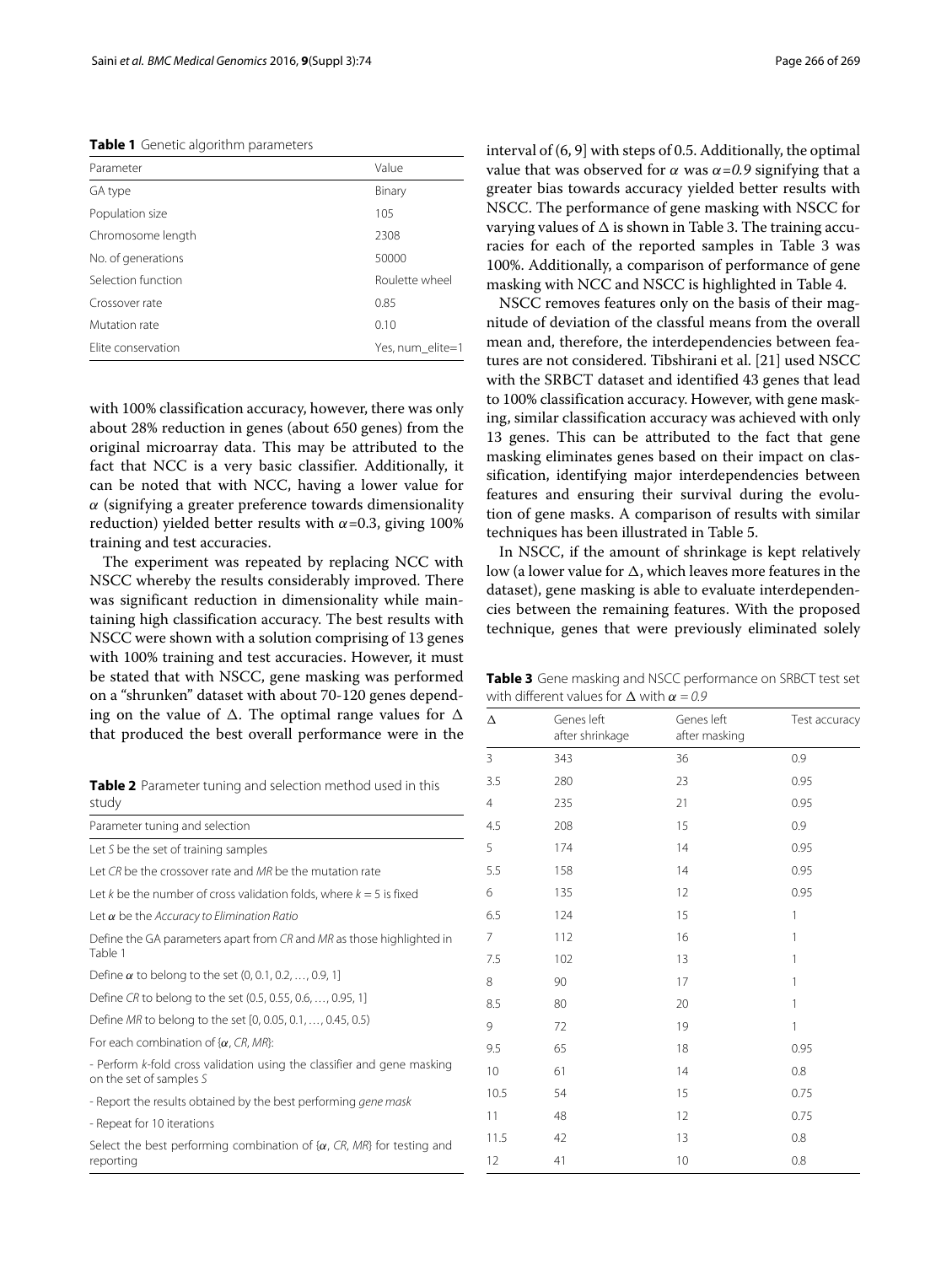<span id="page-6-0"></span>**Table 4** Comparison of performance of NCC and NSCC with gene masking

|                           | NCC  | <b>NSCC</b> |
|---------------------------|------|-------------|
| Number of genes remaining | 1637 | 13          |
| Training accuracy         | 100% | 100%        |
| Test accuracy             | 100% | 100%        |

on the value of  $\Delta$  are kept. Gene masking commences with around 100-120 genes, which are systematically evaluated and eliminated based on the gene masks produced by GA. Eventually, gene masking yields a solution with only 13 genes and as per the results shown in Table [6,](#page-6-2) it can be seen that only 6 of the genes discovered in the best solution of 13 genes belong to the 43 genes identified by Tibshirani et al. [\[21\]](#page-8-4). Also, it can be seen that majority of the genes identified by gene masking are also present in the 96 genes identified by Khan et al. [\[1\]](#page-7-0). Conversely, it can also be seen that this approach yields different results to those achieved by Kumar et al. [\[22\]](#page-8-5), by noting the lack of any significant overlap between the identified genes.

Furthermore, due to the stochastic nature of gene masking, the gene masks that produce 100% accuracies do not tend to select the same combination of genes. Therefore, we have also identified and reported the relative occurrence of these genes (in Table [6\)](#page-6-2) during various iterations where solutions that gave 100% accuracy with 15 genes or less were observed.

**Table 5** Comparison of performance of similar techniques

<span id="page-6-1"></span>

| Method (Classifier)                    | Number of genes | Accuracy |
|----------------------------------------|-----------------|----------|
| PCA, MLP, Neural Network [1]           | 96              | 100%     |
| Nearest Shrunken Centroid [21]         | 43              | 100%     |
| Information gain $+$ SVM [26]          | 150             | 95%      |
| Towing rule + SVM [26]                 | 150             | 95%      |
| Sum minority + SVM [26]                | 150             | 95%      |
| Max minority + SVM [26]                | 150             | 91%      |
| Gini index + SVM [26]                  | 150             | 95%      |
| Sum of variances + SVM [26]            | 150             | 95%      |
| t-statistics $+$ SVM [26]              | 150             | 95%      |
| One-dimensional SVM + SVM [26]         | 150             | 95%      |
| Information gain $+$ LDA with NCC [20] | $\overline{4}$  | 70%      |
| Chi-squared + NNC [20]                 | 4               | 70%      |
| Gain Ratio + NNC [20]                  | 4               | 85%      |
| Gene masking + ANN [22]                | 13              | 100%     |
| Gene masking + NCC (this paper)        | 650             | 100%     |
| Gene masking + NSCC (this paper)       | 13              | 100%     |

<span id="page-6-2"></span>

| <b>Table 6</b> The 13 genes selected via gene masking with their |
|------------------------------------------------------------------|
| relative occurrence in other solutions                           |

| Image<br>ID | Name                                      | Percentage<br>occurrence | ln[21] | $\ln[1]$  | In [22] |
|-------------|-------------------------------------------|--------------------------|--------|-----------|---------|
| 39093       | methionine<br>aminopeptidase;             | 42.86%                   | No     | Yes       | No      |
|             | elF-2-associated<br>p67                   |                          |        |           |         |
| 365826      | growth<br>arrest-specific 1               | 100%                     | No     | Yes       | No      |
| 1416782     | creatine<br>kinase,<br>brain              | 100%                     | No     | Yes       | No      |
| 461425      | myosin MYL4                               | 71.43%                   | Yes    | Yes       | No      |
| 810057      | cold<br>shock<br>domain protein A         | 100%                     | Yes    | <b>No</b> | No      |
| 866702      | protein tyrosine<br>phosphatase,          | 57.14%                   | Yes    | Yes       | Yes     |
|             | non-receptor<br>13<br>type<br>(APO-1/CD95 |                          |        |           |         |
|             | (Fas)-associated<br>phosphatase)          |                          |        |           |         |
| 854899      | dual<br>specificity<br>phosphatase 6      | 28.57%                   | Nο     | Yes       | Nο      |
| 629896      | microtubule-<br>associated<br>protein 1B  | 71.43%                   | No     | Yes       | Yes     |
| 214572      | <b>ESTs</b>                               | 100%                     | No     | <b>No</b> | No      |
| 208718      | annexin A1                                | 100%                     | No     | Yes       | No      |
| 784224      | fibroblast growth<br>factor receptor      | 100%                     | Yes    | Yes       | No      |
| 204545      | <b>FSTs</b>                               | 57.14%                   | Yes    | Yes       | No      |
| 295985      | <b>ESTs</b>                               | 100%                     | Yes    | Yes       | No      |

## **Discussion**

Gene masking can be very useful in feature selection and it can isolate features that lead to high classification accuracy. As per the results on the SRBCT dataset, it can be seen that gene masking can be used to identify features which have significant contribution towards classification.

However, in order to further investigate the proposed technique, gene masking in conjunction with NSCC was used to classify even larger datasets (in terms of number of genes in gene expression data). These datasets were mixed-lineage leukemia (MLL) [\[23\]](#page-8-6) and lung cancer (LC) [\[24\]](#page-8-7) datasets. The MLL dataset comprises of 12,582 gene expressions for each sample. It consists of 57 training samples and 15 test samples and each of these samples can be categorized into one of three cancer types, either ALL, MLL or AML [\[23\]](#page-8-6). On the other hand, LC dataset contains tissue samples of two cancer types, MPM or ADCA, consisting of 32 training samples and 149 test samples with each sample comprising of 12,533 genes expressions [\[24\]](#page-8-7).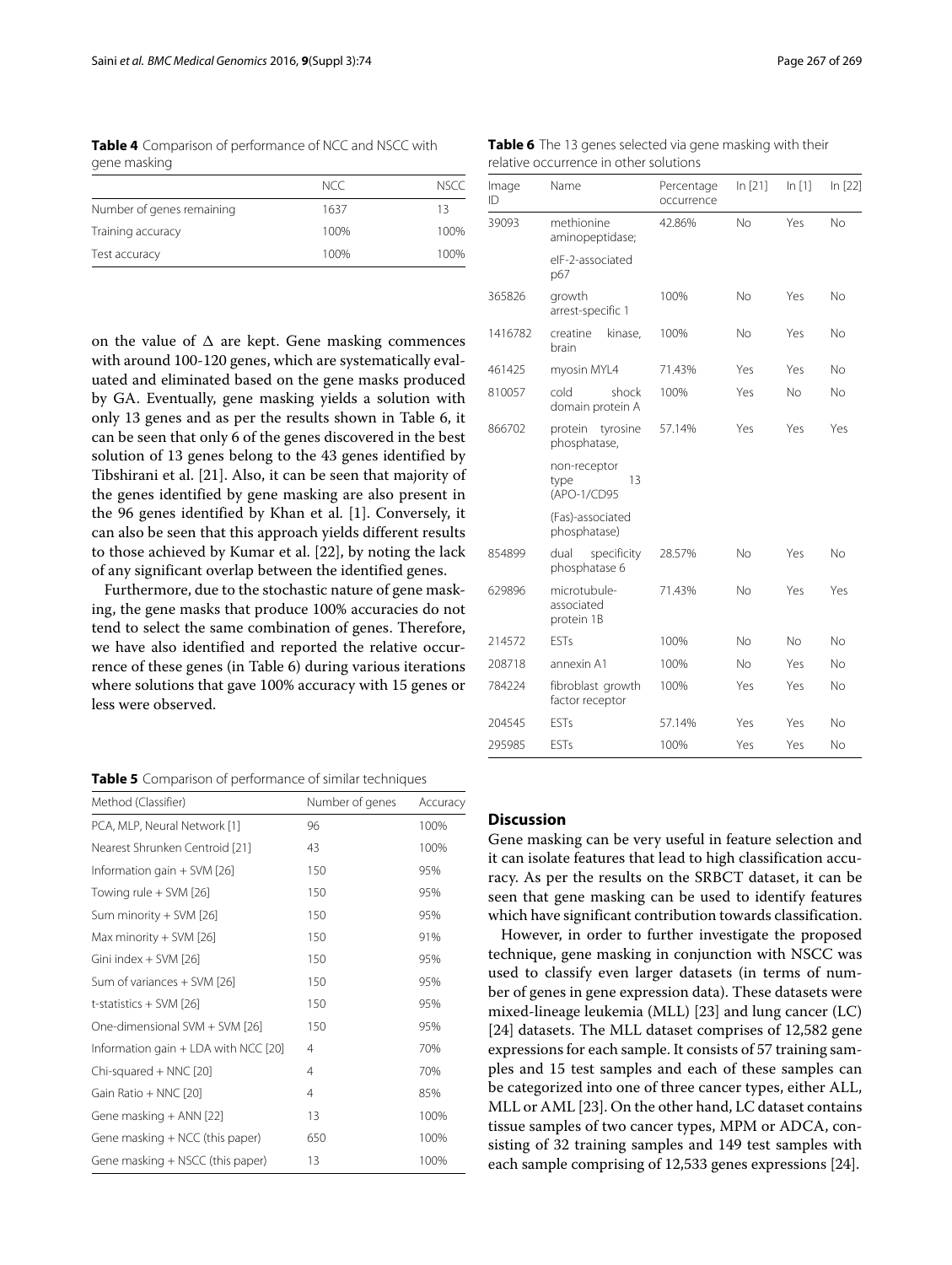<span id="page-7-8"></span>**Table 7** A summary of performance of gene masking with NSCC on MLL Leukemia and Lung Cancer datasets

| Dataset      | Genes remaining | Test accuracy |
|--------------|-----------------|---------------|
| MLL Leukemia | 94              | 100%          |
| Lung Cancer  | 90              | 100%          |

With these sets of data, gene masking was able to produce 100% training and test accuracy when the datasets were shrunk to about 400 genes using NSCC and gene masking was able to further reduce and isolate about 90 genes each. These results are highlighted in Table [7.](#page-7-8) All parameters used in these sets of experiments remained similar to those stated earlier.

It should be noted that gene masking has been derived completely off a basic binary GA. As with most evolutionary global optimization algorithms, the risk of getting stuck in local optima is greater when the search space is extremely large. While searching for global optimal locations in a large search domain, a subsequent degradation in performance can be noted. Gene masking currently suffers from a similar limitation, which is highlighted by the results summarized in Table [7](#page-7-8) for MLL and LC datasets.

Even with NSCC as the classifier that allows for an "in-built" feature selection procedure, the performance of gene masking was not as good as those with the SRBCT dataset, if dimensionality reduction is considered as a basis of performance. If the amount of shrinkage by NSCC is increased, there is a lot of loss of information solely on the basis of the magnitude of variation from the overall mean without considering feature interdependencies. Therefore, with NSCC, MLL and LC datasets could only be shrunk to about 400 genes each prior to initializing gene masking. From there onwards, gene masking was able to further reduce the number of genes required to maintain 100% accuracy to about 90 genes for both datasets.

#### **Conclusion**

Gene masking can be very useful in feature selection as it can isolate features that lead to high classification accuracy. It does so by considering the impact of features on classification and heuristically removes non-contributing features. In this paper, we have demonstrated its viability by achieving 100% accuracy while significantly reducing the number of genes required on SRBCT, MLL and LC datasets containing microarray gene expressions for cancers.

#### **Funding**

Publication of this article was funded by CREST, JST, Japan.

#### **Declarations**

This article has been published as part of BMC Medical Genomics Volume 9 Supplement 3, 2016. 15th International Conference On Bioinformatics (INCOB 2016): medical genomics. The full contents of the supplement are available online [https://bmcmedgenomics.biomedcentral.com/articles/supplements/](https://bmcmedgenomics.biomedcentral.com/articles/supplements/volume-9-supplement-3) [volume-9-supplement-3.](https://bmcmedgenomics.biomedcentral.com/articles/supplements/volume-9-supplement-3)

#### **Availability of data and materials**

Only publicly available data has been used in this research and the cancer profiles are for SRBCT, MLL and LC available on internet [\[1,](#page-7-0) [23,](#page-8-6) [24\]](#page-8-7).

#### **Authors' contributions**

SL designed the gene masking concept and programmed the genetic algorithm engine. HS lead a team consisting of VVN, VWP and GS, and implemented the gene masking concept in C++ as well as carried out all experiments. HS wrote the first draft of the paper. AS, TT and SL supervised the project, and contributed in the preparation of the manuscript. All authors read and approved the final manuscript.

#### **Competing interests**

The authors declare that they have no competing interests.

#### **Consent for publication**

Not applicable.

#### **Ethics approval and consent to participate**

Not applicable.

#### **Author details**

<sup>1</sup>The University of the South Pacific, Laucala Bay, Suva, Fiji. <sup>2</sup> School of Engineering and Advanced Technology, Massey University, Palmerston North, New Zealand. 3RIKEN Center for Integrative Medical Sciences, 230-0045 Yokohama, Japan. <sup>4</sup>CREST, JST, 230-0045 Yokohama, Japan. <sup>5</sup>Medical Research Institute, Tokyo Medical and Dental University, 113-8510 Tokyo, Japan. <sup>6</sup>Griffith University, Brisbane, Australia.

#### Published: 5 December 2016

#### **References**

- <span id="page-7-0"></span>1. Khan J, Wei JS, Ringner M, Saal LH, Ladanyi M, Westermann F, Berthold F, Schwab M, Antonescu CR, Peterson C. Classification and diagnostic prediction of cancers using gene expression profiling and artificial neural networks. Nat Med. 2001;7(6):673–9.
- <span id="page-7-1"></span>2. Sarhan AM. Cancer classification based on microarray gene expression data using DCT and ANN. J Theor Appl Inf Technol. 2009;6(2):208–16.
- <span id="page-7-2"></span>3. Ghodsi A. Dimensionality reduction a short tutorial. Ontario: Department of Statistics and Actuarial Science, Univ. of Waterloo. 2006.
- <span id="page-7-3"></span>4. Blagus R, Lusa L. Improved shrunken centroid classifiers for high-dimensional class-imbalanced data. BMC Bioinforma. 2013;14(1):64. doi[:10.1186/1471-2105-14-64.](http://dx.doi.org/10.1186/1471-2105-14-64)
- <span id="page-7-4"></span>5. Ghalwash MF, Cao XH, Stojkovic I, Obradovic Z. Structured feature selection using coordinate descent optimization. BMC Bioinforma. 2016;17(1):1–14. doi[:10.1186/s12859-016-0954-4.](http://dx.doi.org/10.1186/s12859-016-0954-4)
- <span id="page-7-6"></span>6. Marczyk M, Jaksik R, Polanski A, Polanska J. Adaptive filtering of microarray gene expression data based on gaussian mixture decomposition. BMC Bioinforma. 2013;14(1):1–12. doi[:10.1186/1471-2105-14-101.](http://dx.doi.org/10.1186/1471-2105-14-101)
- <span id="page-7-5"></span>7. Holec M, Kléma J, Železný F, Tolar J. Comparative evaluation of set-level techniques in predictive classification of gene expression samples. BMC Bioinforma. 2012;13(10):1–15. doi[:10.1186/1471-2105-13-S10-S15.](http://dx.doi.org/10.1186/1471-2105-13-S10-S15)
- <span id="page-7-7"></span>8. Guyon I, Weston J, Barnhill S, Vapnik V. Gene selection for cancer classification using support vector machines. Mach Learn. 2002;46(1): 389–422. do[i:10.1023/A:1012487302797.](http://dx.doi.org/10.1023/A:1012487302797)
- Swift S, Tucker A, Vinciotti V, Martin N, Orengo C, Liu X, Kellam P. Consensus clustering and functional interpretation of gene-expression data. Genome Biol. 2004;5(11):1–16. doi[:10.1186/gb-2004-5-11-r94.](http://dx.doi.org/10.1186/gb-2004-5-11-r94)
- 10. Mamitsuka H. Selecting features in microarray classification using {ROC} curves. Pattern Recognition. 2006;39(12):2393–404. doi[:10.1016/j.patcog.2006.07.010](http://dx.doi.org/10.1016/j.patcog.2006.07.010) Bioinformatics.
- 11. Zhou J, Lu Z, Sun J, Yuan L, Wang F, Ye J. Feafiner: Biomarker identification from medical data through feature generalization and selection. In: Proceedings of the 19th ACM SIGKDD International Conference on Knowledge Discovery and Data Mining. KDD '13. New